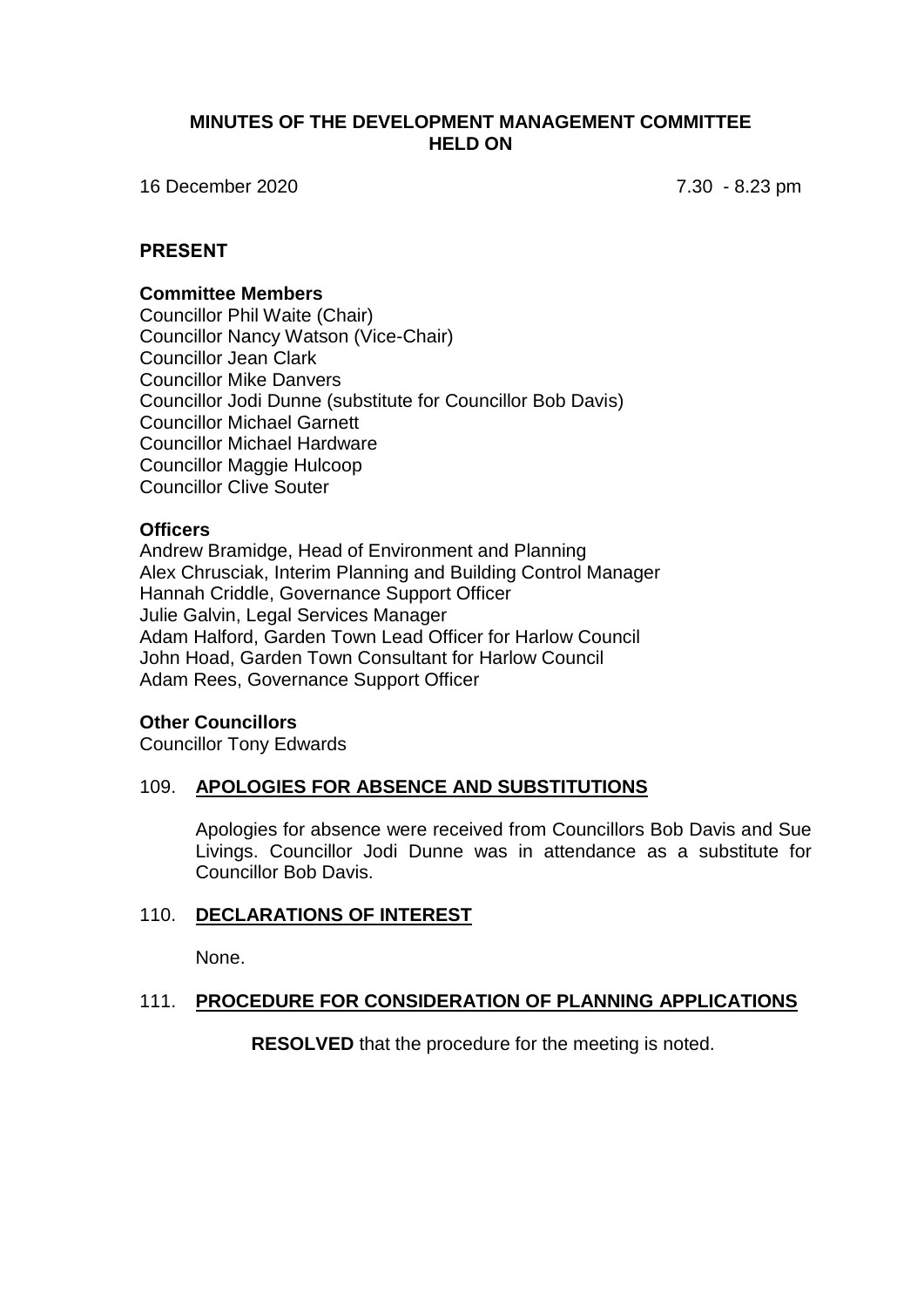# 112. **3/19/1045/OUT - LAND NORTH OF THE STORT VALLEY AND THE A414 GILSTON HERTFORDSHIRE - HARLOW COUNCIL CONSULTEE RESPONSE**

The Committee received an update report on the Gilston Area development.

**RESOLVED** that the Committee noted the update report.

The Committee also received a report which recommended a Harlow District Council consultee response to the East Hertfordshire District Council Application (3/19/1045/OUT).

A representation was made by the Applicant.

**RESOLVED** that the Committee **APPROVED** the following consultation response:

- **A** The Council is supportive of development of the Gilston Area as it contributes greatly to achieving important growth aims for Harlow and Gilston Garden Town (HGGT).
- **B** However, the Council's support for any particular application is dependent on confidence that a planning permission will achieve development that accords with both the Development Plan as a whole, (in this case, particularly the East Herts District Plan Policy GA1) and the HGGT Vision.
- **C** The Council supports the application amendments on design of the site accesses and the commitments to internal circulation principles. The changes should provide essential dedicated space and prioritisation for public and active transport to help achieve the mode share targets, together with traffic signal controls that can manage traffic flows from the development onto the road network. This provides the opportunity for the village development itself to accord very well with the HGGT vision for transport. The Council will continue to work with EHDC and the applicant on appropriate conditions and obligations to secure these aspects of the scheme.
- **D** Generally, the Council considers that agreement of appropriate planning obligations for the development is fundamental to securing development quality and mitigating its impacts in a manner compliant with policies and guidance and with due regard to other material considerations.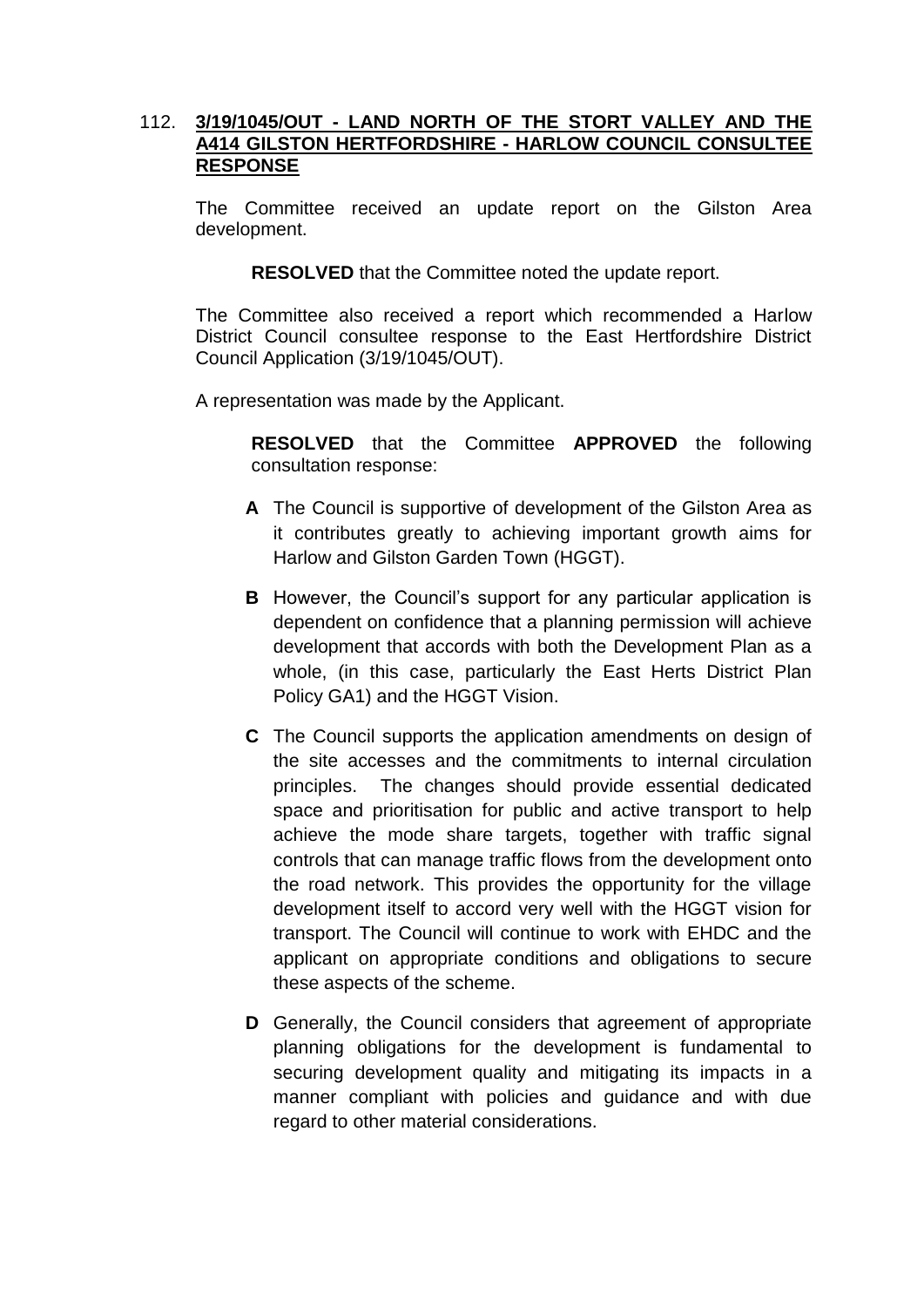- **E** The Council cannot support the application on the basis of the planning obligations presently set out, or suggested in general terms by the applicant as adequate. The Council considers the obligations proposed would fall considerably short of the commitments required to address Development Plan policies and supporting HGGT guidance and evidence.
- **F** In particular the Council identifies the following concerns:
	- i) There are still many uncertainties on how far the applicant is prepared to commit to HGGT principles
	- ii) On essential sustainable transport matters commitments to adequate funding for, and timely delivery of, the Stort Valley Crossings and proportional contributions to the funding of the Sustainable Transport Corridor network are still not confirmed
	- iii) Due to the lack of clarity on planning obligations it is unclear how the application will support effective use of the Housing Investment Grant (HIG) funding which the Councils have been awarded to help 'unlock' the delivery of the Gilston Area development. This is particularly the case in respect of the lack of commitment to the provision of adequate repayment of 'grant' into the Rolling Infrastructure Fund (RIF) that will support the provision of the wider Sustainable Transport Corridor (STC) infrastructure that is essential to support sustainable growth
	- iv) Other important HGGT matters are unresolved; the details of affordable housing for Harlow residents to support social mobility; provision of adequate employment land and premises to support balanced economic growth of the Garden Town; energy strategy measures; and future community facility stewardship arrangements
	- v) The promised formal Memorandum of Understanding (MoU) between the applicant and the V7 landowner / applicant on comprehensive development and shared and consistent commitments in planning obligations has still not been provided. The result is that, in effect, the V1-6 application and future V7 application are put forward for decision in isolation. This position could, if permissions are granted in the wrong form, result in significant planning harm. In particular, failure to establish an